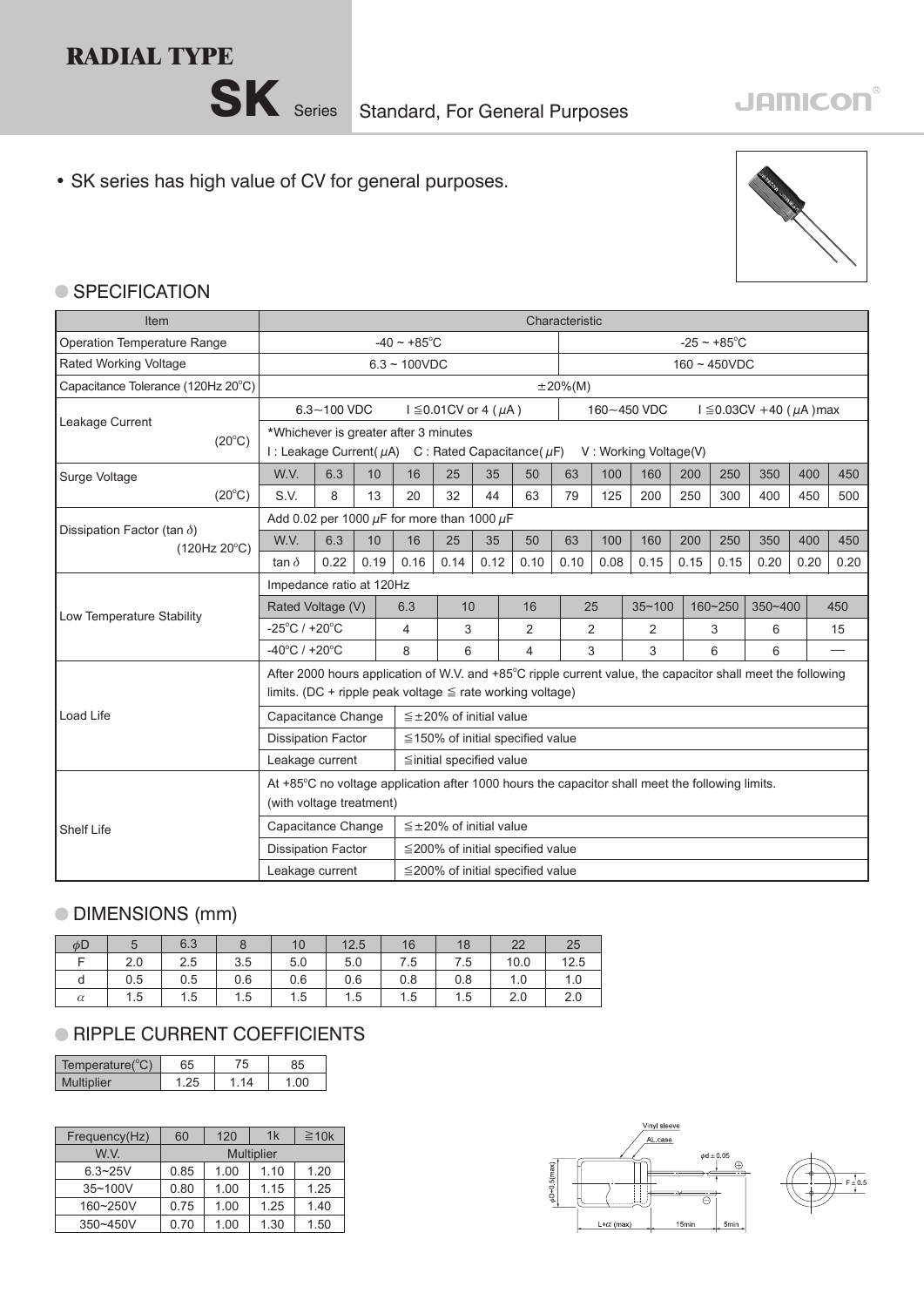|       | CASE SIZE & MAX RIPPLE CURRENT |            |         | Case size  | : $D \times L$ | (mm)                           |                         |  |
|-------|--------------------------------|------------|---------|------------|----------------|--------------------------------|-------------------------|--|
|       |                                |            |         |            |                | Max ripple current : $mA(rms)$ | $85^{\circ}$ C<br>120Hz |  |
|       | V(Code)                        |            | 6.3(0J) |            | 10(1A)         | 16(1C)                         |                         |  |
| μF    | Item<br>Code                   | <b>DxL</b> | R.C.    | <b>DxL</b> | R.C.           | <b>DxL</b>                     | R.C.                    |  |
| 47    | 470                            |            |         |            |                | 5x11                           | 130                     |  |
| 100   | 101                            | 5x11       | 160     | 5x11       | 170            | 6.3x11                         | 210                     |  |
| 220   |                                | 5x11       | 240     | 5x11       | 250            | 6.3x11                         | 310                     |  |
|       | 221                            | 6.3x11     | 270     | 6.3x11     | 290            | 8x11.5                         | 370                     |  |
| 330   | 331                            | 6.3x11     | 330     | 6.3x11     | 350            | 8x11.5                         | 450                     |  |
|       |                                | 8x11.5     | 380     | 8x11.5     | 410            | 10x12.5                        | 470                     |  |
| 470   |                                | 6.3x11     | 390     | 6.3x11     | 420            | 8x11.5                         | 540                     |  |
|       | 471                            | 8x11.5     | 460     | 8x11.5     | 490            | 10x12.5                        | 560                     |  |
|       |                                | 8x11.5     | 670     | 10x12.5    | 760            | 10x16                          | 920                     |  |
| 1000  | 102                            | 10x12.5    | 700     | 10x16      | 840            | 10x20                          | 1010                    |  |
| 2200  | 222                            | 10x16      | 1110    | 10x20      | 1310           | 12.5x20                        | 1510                    |  |
|       |                                | 10x20      | 1220    | 12.5x20    | 1390           | 12.5x25                        | 1660                    |  |
| 3300  | 332                            | 10x20      | 1440    | 12.5x20    | 1630           | 12.5x25                        | 1930                    |  |
|       |                                | 12.5x20    | 1530    | 12.5x25    | 1800           | 16x25                          | 1940                    |  |
| 4700  | 472                            | 12.5x20    | 1730    | 12.5x25    | 2020           | 16x25                          | 2160                    |  |
|       |                                | 12.5x25    | 1910    | 16x25      | 2030           | 16x31.5                        | 2390                    |  |
| 6800  | 682                            | 12.5x25    | 2160    | 16x25      | 2270           | 16x31.5                        | 2650                    |  |
|       |                                | 16x25      | 2170    | 16x31.5    | 2510           | 18x35.5                        | 2980                    |  |
| 8200  | 822                            | 16x25      | 2280    | 16x31.5    | 2630           | 16x35.5                        | 2910                    |  |
|       |                                | 16x31.5    | 2520    | 18x35.5    | 2960           | 18x40                          | 3280                    |  |
| 10000 | 103                            | 16x25      | 2390    | 16x35.5    | 2900           | 18x35.5                        | 3230                    |  |
|       |                                | 16x31.5    | 2640    | 18x35.5    | 3090           | 18x40                          | 3400                    |  |
| 15000 |                                | 16x35.5    | 3050    | 18x35.5    | 3360           | 22x40                          | 4090                    |  |
|       | 153                            | 18x35.5    | 3260    | 18x40      | 3540           | 22x50                          | 4520                    |  |
| 22000 | 223                            | 18x40      | 3680    | 22x50      | 4650           | 25x50                          | 5120                    |  |

|              | V(Code)             |            | 25(1E) |            | 35(1V)        | 50(1H)     |      |  |
|--------------|---------------------|------------|--------|------------|---------------|------------|------|--|
| μF           | <b>Item</b><br>Code | <b>DxL</b> | R.C.   | <b>DxL</b> | R.C.          | <b>DxL</b> | R.C. |  |
| 0.47         | <b>R47</b>          |            |        |            | $\rightarrow$ | 5x11       | 16   |  |
| $\mathbf{1}$ | 010                 |            |        |            | $\rightarrow$ | 5x11       | 24   |  |
| 2.2          | 2R2                 |            |        |            | $\rightarrow$ | 5x11       | 35   |  |
| 3.3          | 3R3                 |            |        |            | $\rightarrow$ | 5x11       | 43   |  |
| 4.7          | 4R7                 |            |        |            | $\rightarrow$ | 5x11       | 50   |  |
| 10           | 100                 | 5x11       | 60     | 5x11       | 70            | 5x11       | 75   |  |
| 22           | 220                 | 5x11       | 95     | 5x11       | 100           | 5x11       | 110  |  |
| 33           | 330                 | 5x11       | 110    | 5x11       | 120           | 5x11       | 140  |  |
|              |                     | 6.3x11     | 130    | 6.3x11     | 140           | 6.3x11     | 150  |  |
| 47           | 470                 | 5x11       | 140    | 5x11       | 150           | 6.3x11     | 180  |  |
|              |                     | 6.3x11     | 160    | 6.3x11     | 170           | 8x11.5     | 210  |  |
| 100          | 101                 | 6.3x11     | 230    | 6.3x11     | 240           | 8x11.5     | 310  |  |
|              |                     | 8x11.5     | 260    | 8x11.5     | 290           | 10x12.5    | 330  |  |
| 220          | 221                 | 8x11.5     | 390    | 8x11.5     | 420           | 10x12.5    | 490  |  |
|              |                     | 10x12.5    | 410    | 10x12.5    | 450           | 10x16      | 540  |  |
| 330          | 331                 | 8x11.5     | 480    | 10x12.5    | 550           | 10x16      | 670  |  |
|              |                     | 10x12.5    | 510    | 10x16      | 610           | 10x20      | 730  |  |
| 470          | 471                 | 10x12.5    | 600    | 10x16      | 720           | 10x20      | 820  |  |
|              |                     | 10x16      | 670    | 10x20      | 800           | 12.5x20    | 930  |  |
| 1000         | 102                 | 10x20      | 1080   | 12.5x20    | 1240          | 12.5x25    | 1500 |  |
|              |                     | 12.5x20    | 1150   | 12.5x25    | 1370          | 16x25      | 1510 |  |
| 2200         | 222                 | 12.5x25    | 1760   | 16x25      | 1890          | 16x35.5    | 2390 |  |
|              |                     | 16x25      | 1770   | 16x31.5    | 2090          | 18x35.5    | 2550 |  |
| 3300         | 332                 | 16x25      | 2040   | 16x35.5    | 2530          | 18x35.5    | 2890 |  |
|              |                     | 16x31.5    | 2260   | 18x35.5    | 2700          | 18x40      | 3050 |  |
| 4700         | 472                 | 16x31.5    | 2500   | 18x35.5    | 2960          | 22x45      | 3880 |  |
|              |                     | 18x35.5    | 2810   | 18x40      | 3120          |            |      |  |
| 6800         | 682                 | 18x35.5    | 3100   | 22x45      | 4020          |            |      |  |
|              |                     | 18x40      | 3270   |            |               | 25x50      | 4730 |  |
| 8200         | 822                 | 22x45      | 4000   | 22x50      | 4350          |            |      |  |
| 10000        | 103                 | 22x50      | 4330   | 25x50      | 4800          |            |      |  |
| 15000        | 153                 | 25x50      | 4970   |            |               |            |      |  |

All blank voltage on sleeve marking is the same voltage as" $\longrightarrow$ "point to.